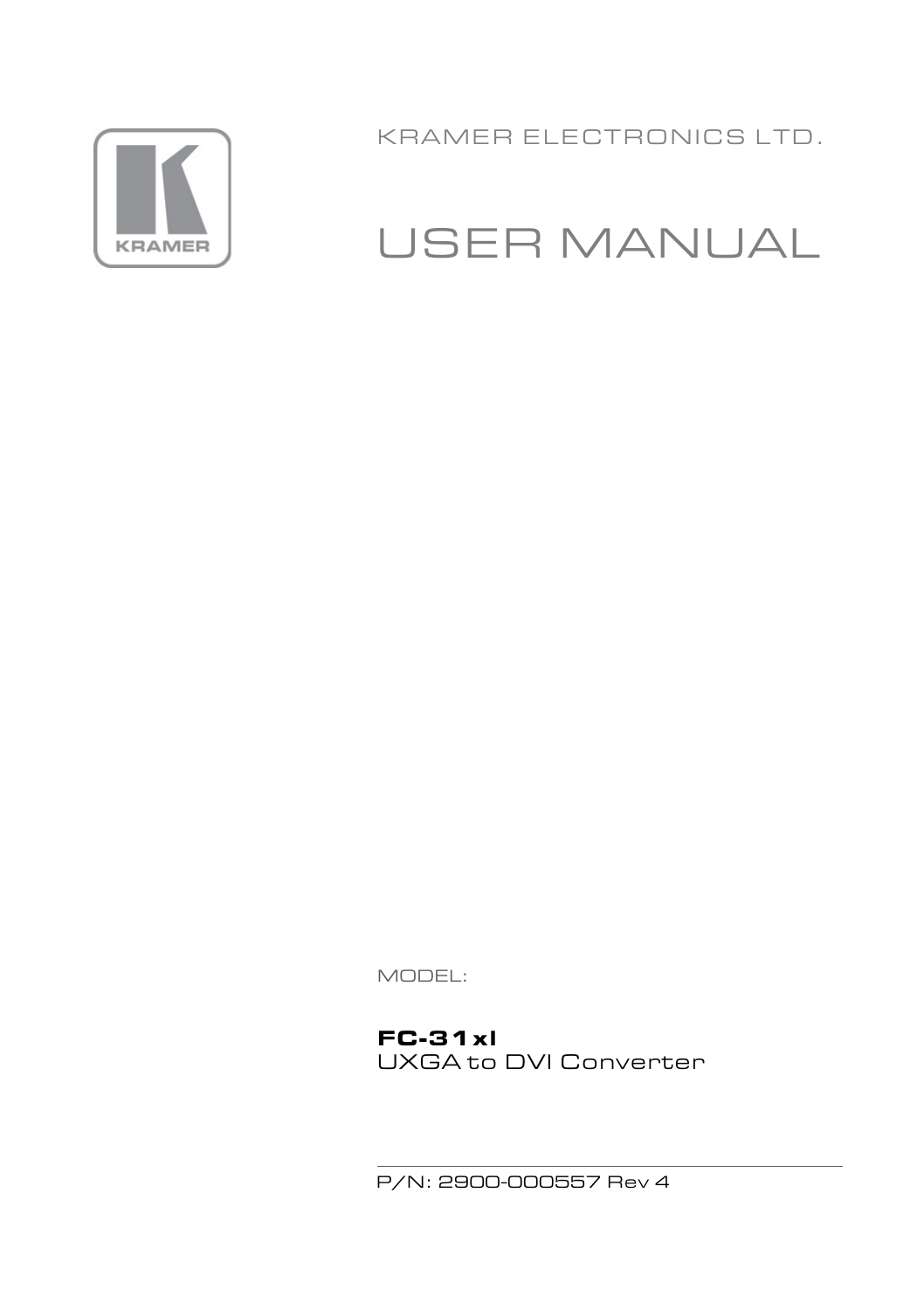## **FC-31xl Quick Start Guide**

This page guides you through a basic installation and first-time use of your F-31xl. For more detailed information, see the F-31xI user manual. You can download the latest manual at http://www.kramerelectronics.com.



## Step 2: Install the FC-31xl

Attach the rubber feet and place on a table or mount the machine in a rack (using an optional RK-1 rack mount).

## Step 3: Connect the inputs and outputs

Always switch off the power on each device before connecting it to your **FC-31xl**.



Always use Kramer high-performance cables for connecting AV equipment to the FC-31xI.

## **Step 4: Connect the power**

Connect the 12V DC power adapter to the FC-31xI and plug the adapter into the mains electricity.



## Step 5: Operate the FC-31xl

Adjust the horizontal (HS), vertical (Vs) and sharpness settings using the DIP-switches.

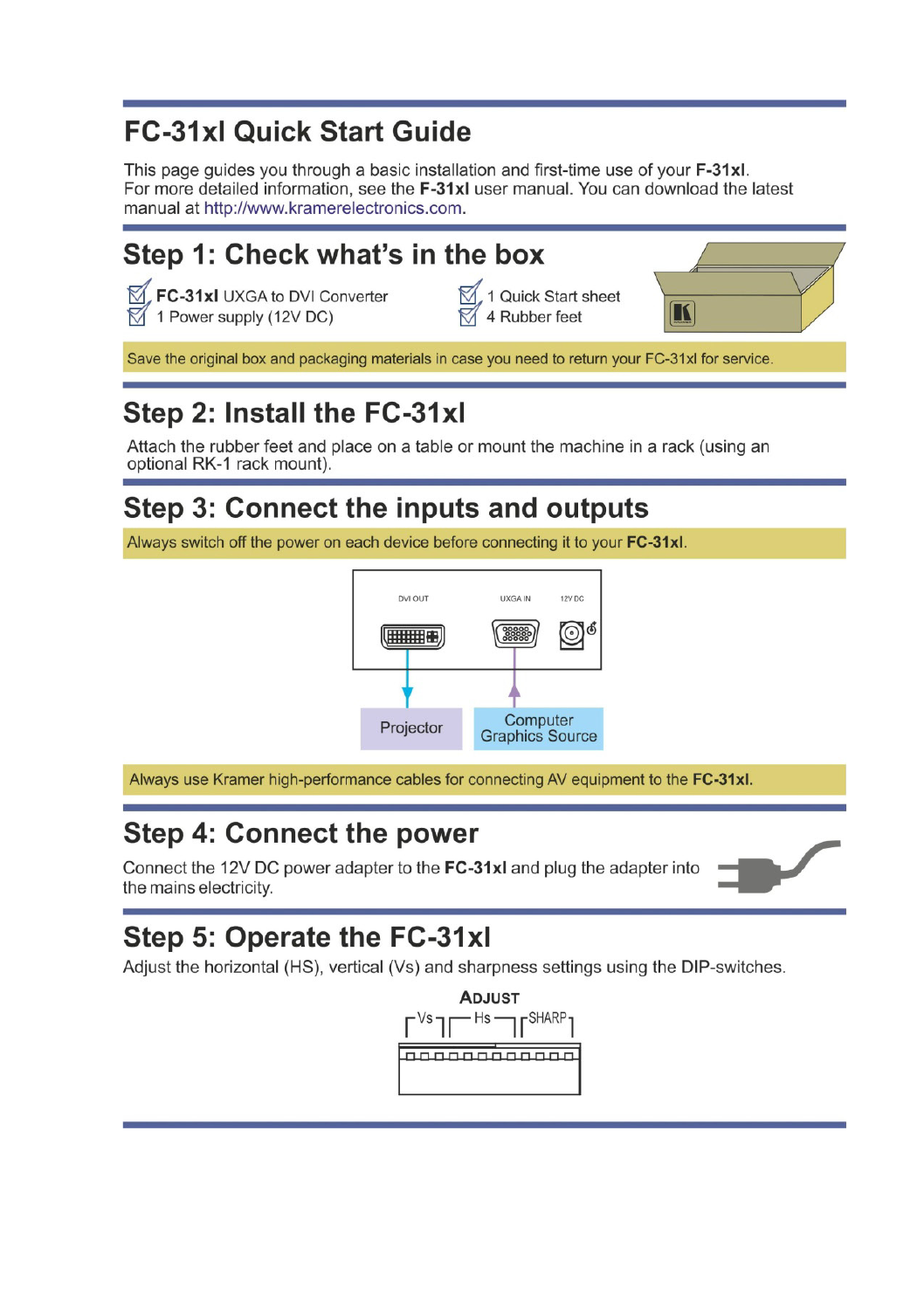## **Contents**

| 1            | <b>Introduction</b>                                                      | 1      |
|--------------|--------------------------------------------------------------------------|--------|
| $\mathbf{2}$ | <b>Getting Started</b>                                                   | 2      |
| 2.1          | Achieving the Best Performance                                           | 2      |
| 3            | Overview                                                                 | 3      |
| 3.1<br>3.2   | Defining the FC-31xl UXGA to DVI Converter<br><b>DIP-Switch Settings</b> | 4<br>4 |
| 4            | <b>Connecting the FC-31xl</b>                                            | 7      |
| 5            | <b>Technical Specifications</b>                                          | 8      |
| 6            | <b>EDID Factory Default Data</b>                                         | 9      |
|              | Figures                                                                  |        |
|              | Figure 1: FC-31xl UXGA to DVI Converter                                  | 4      |

*<sup>U</sup>*[Figure 2: DIP-switch Definitions](#page-6-3)*<sup>U</sup>* 4 [Figure 3: Connecting the FC-31xl UXGA to DVI Converter](#page-9-1)<br>
T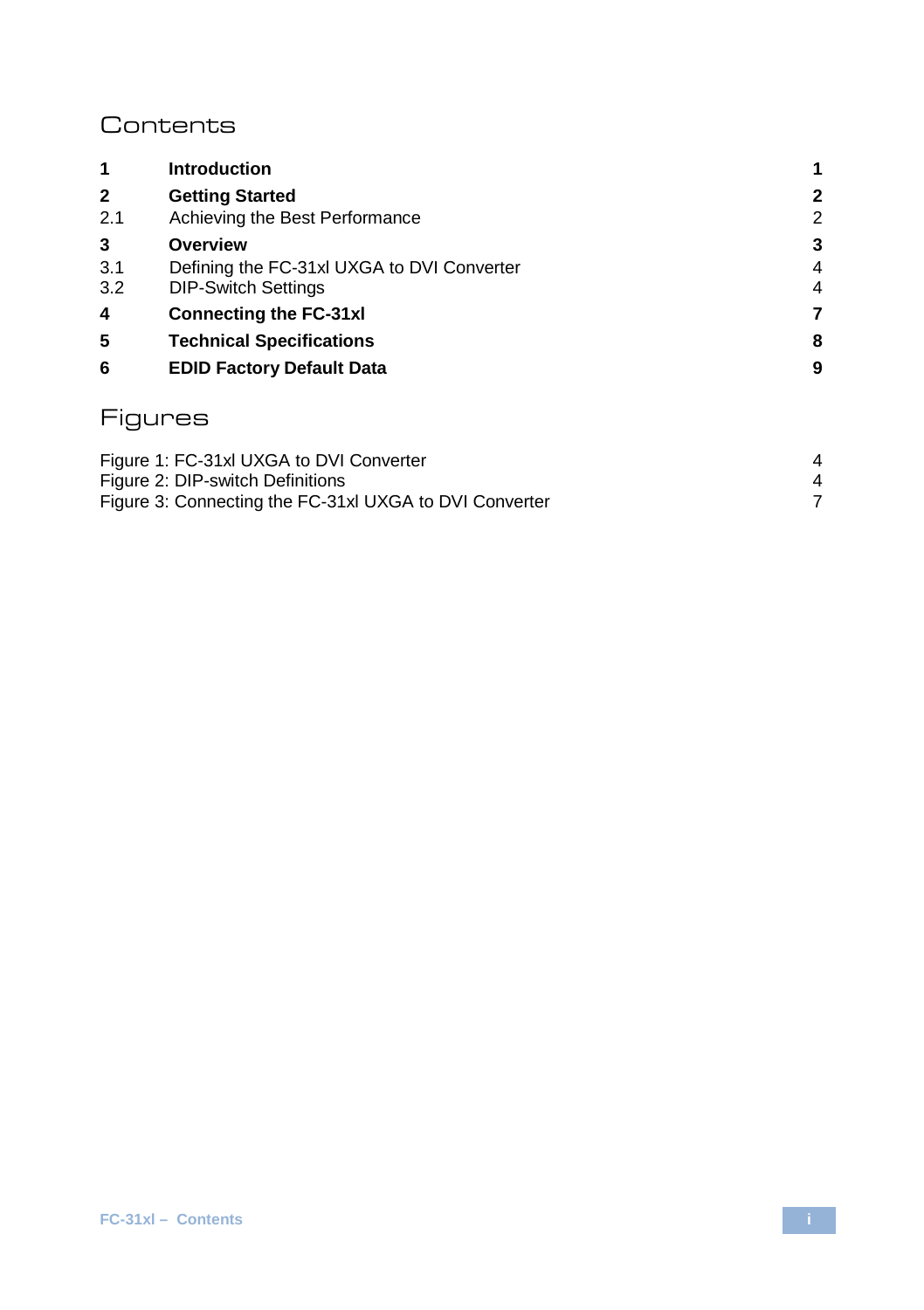## <span id="page-3-0"></span>**1 Introduction**

Welcome to Kramer Electronics! Since 1981, Kramer Electronics has been providing a world of unique, creative, and affordable solutions to the vast range of problems that confront video, audio, presentation, and broadcasting professionals on a daily basis. In recent years, we have redesigned and upgraded most of our line, making the best even better!

Our 1,000-plus different models now appear in 11 groups that are clearly defined by function: GROUP 1: Distribution Amplifiers; GROUP 2: Switchers and Routers; GROUP 3: Control Systems; GROUP 4: Format/Standards Converters; GROUP 5: Range Extenders and Repeaters; GROUP 6: Specialty AV Products; GROUP 7: Scan Converters and Scalers; GROUP 8: Cables and Connectors; GROUP 9: Room Connectivity; GROUP 10: Accessories and Rack Adapters and GROUP 11: Sierra Products.

Congratulations on purchasing your Kramer **FC-31xl** *UXGA to DVI Converter*, which is ideal for the following typical applications:

- Home theater, presentation and multimedia applications
- Rental and staging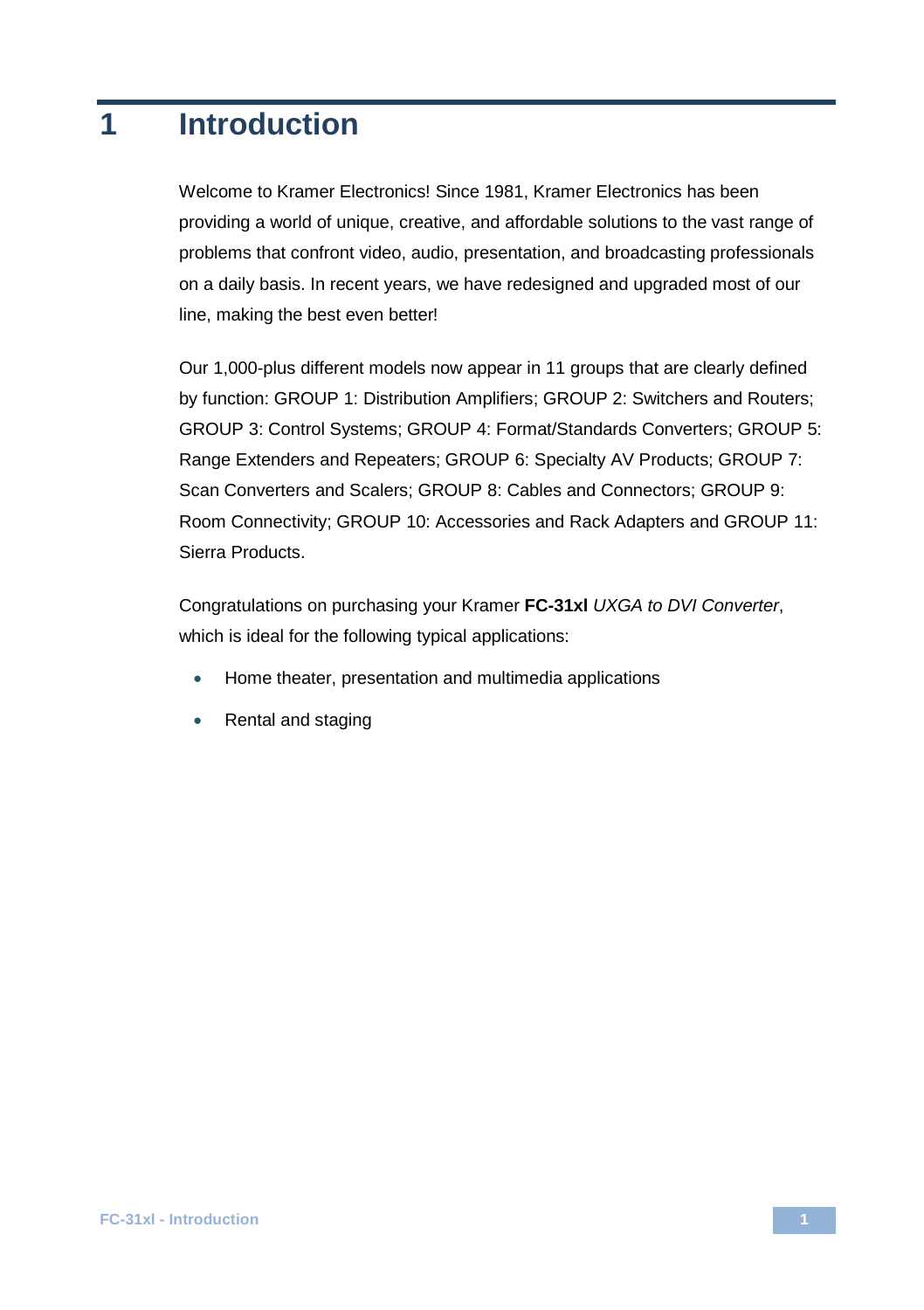## <span id="page-4-0"></span>**2 Getting Started**

We recommend that you:

- Unpack the equipment carefully and save the original box and packaging materials for possible future shipment
- Review the contents of this user manual
- Use Kramer high-performance, high-resolution cables



Go t[o http://www.kramerelectronics.com](www.kramerelectronics.com) to check for up-to-date user manuals, application programs, and to check if firmware upgrades are available (where appropriate).

## <span id="page-4-1"></span>**2.1 Achieving the Best Performance**

To achieve the best performance:

- Use only good quality connection cables to avoid interference, deterioration in signal quality due to poor matching, and elevated noise levels (often associated with low quality cables)
- Do not secure the cables in tight bundles or roll the slack into tight coils
- Avoid interference from neighboring electrical appliances that may adversely influence signal quality
- Position your Kramer **FC-31xl** away from moisture, excessive sunlight and dust



- **Caution:** No operator serviceable parts inside the unit
- **Warning:** Use only the Kramer Electronics input power wall adapter that is provided with the unit
- **Warning:** Disconnect the power and unplug the unit from the wall before installing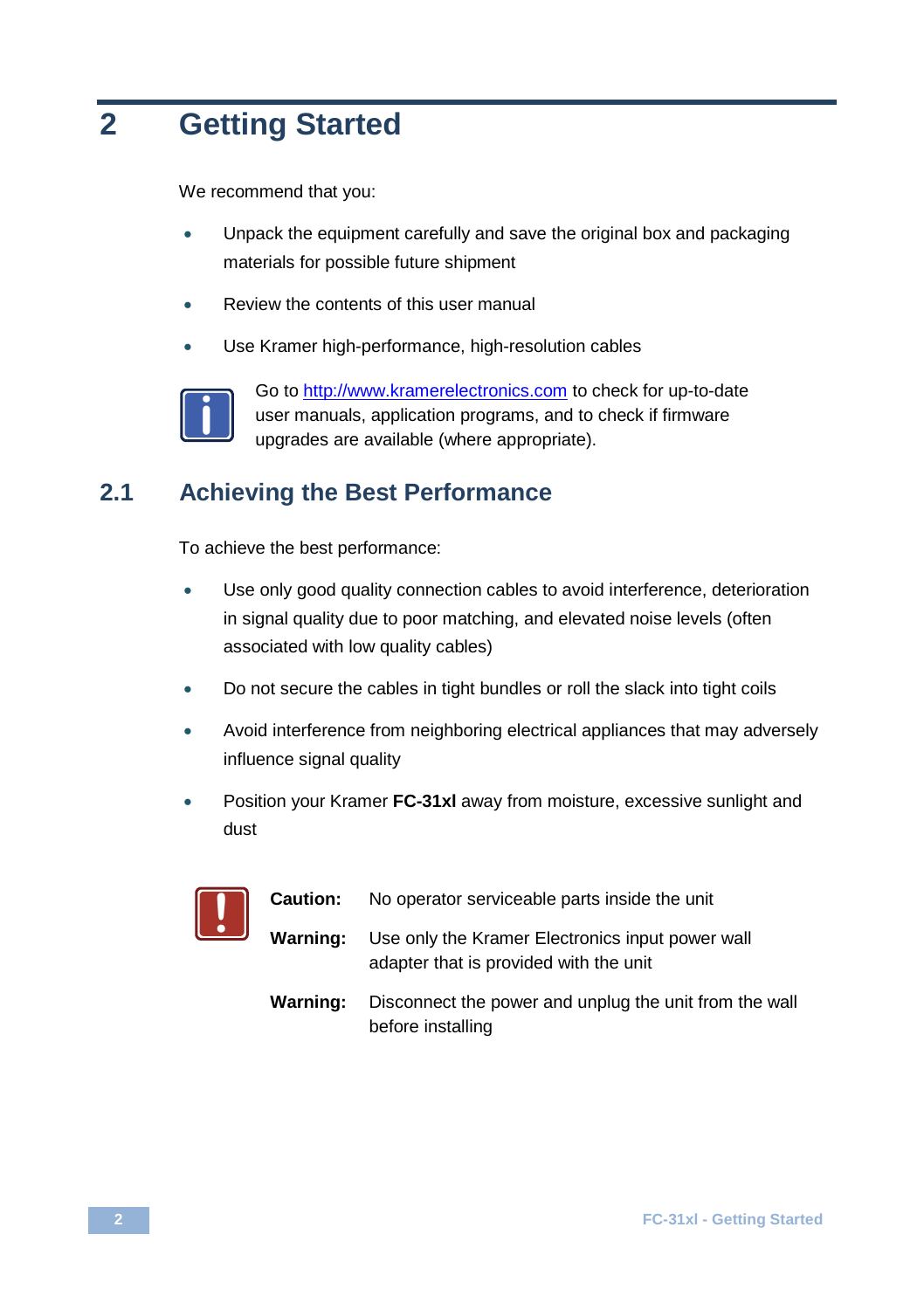## <span id="page-5-0"></span>**3 Overview**

The Kramer **FC−31xl** is a high−performance format converter for computer graphics signals with resolutions up to and including WUXGA. The unit converts a computer graphics input to a DVI−D output.

| <b>Resolution</b> | <b>Frequency [Hz]</b>                 | <b>Resolution</b> | <b>Frequency [Hz]</b> |
|-------------------|---------------------------------------|-------------------|-----------------------|
| 640x480           | 60, 72, 75, 85                        | 1280x1024         | 60, 75, 85            |
| 720x400           | 70, 85                                | 1360x768          | 60                    |
| 800x600           | 56, 60, 72, 75, 85                    | 1400x1050         | 60 (RB), 75           |
| 848x480           | 60                                    | 1440x900          | 60                    |
| 1024x768          | 60, 72, 75, 85                        | 1440x1050         | 60                    |
| 1152x864          | 75                                    | 1600x1200         | 60                    |
| 1280x768          | 60 (RB - reduced<br>blanking), 75, 85 | 1680x1050         | 60                    |
| 1280x800          | 60                                    | 1920x1080         | 60                    |
| 1280x960          | 60, 85                                | 1920x1200         | 60 (RB)               |

| <b>Resolution</b> | <b>Frequency [Hz]</b> |
|-------------------|-----------------------|
| 1280x1024         | 60, 75, 85            |
| 1360x768          | 60                    |
| 1400x1050         | 60 (RB), 75           |
| 1440x900          | 60                    |
| 1440x1050         | 60                    |
| 1600x1200         | 60                    |
| 1680x1050         | 60                    |
| 1920x1080         | 60                    |
| 1920x1200         | 60 (RB)               |

The following table lists the resolutions supported by the **FC-31xl.**

In particular, the **FC-31xl**:

- Includes DIP-switches that let you adjust the horizontal position, the vertical position, and/or the sharpness of the image
- Is 12V DC fed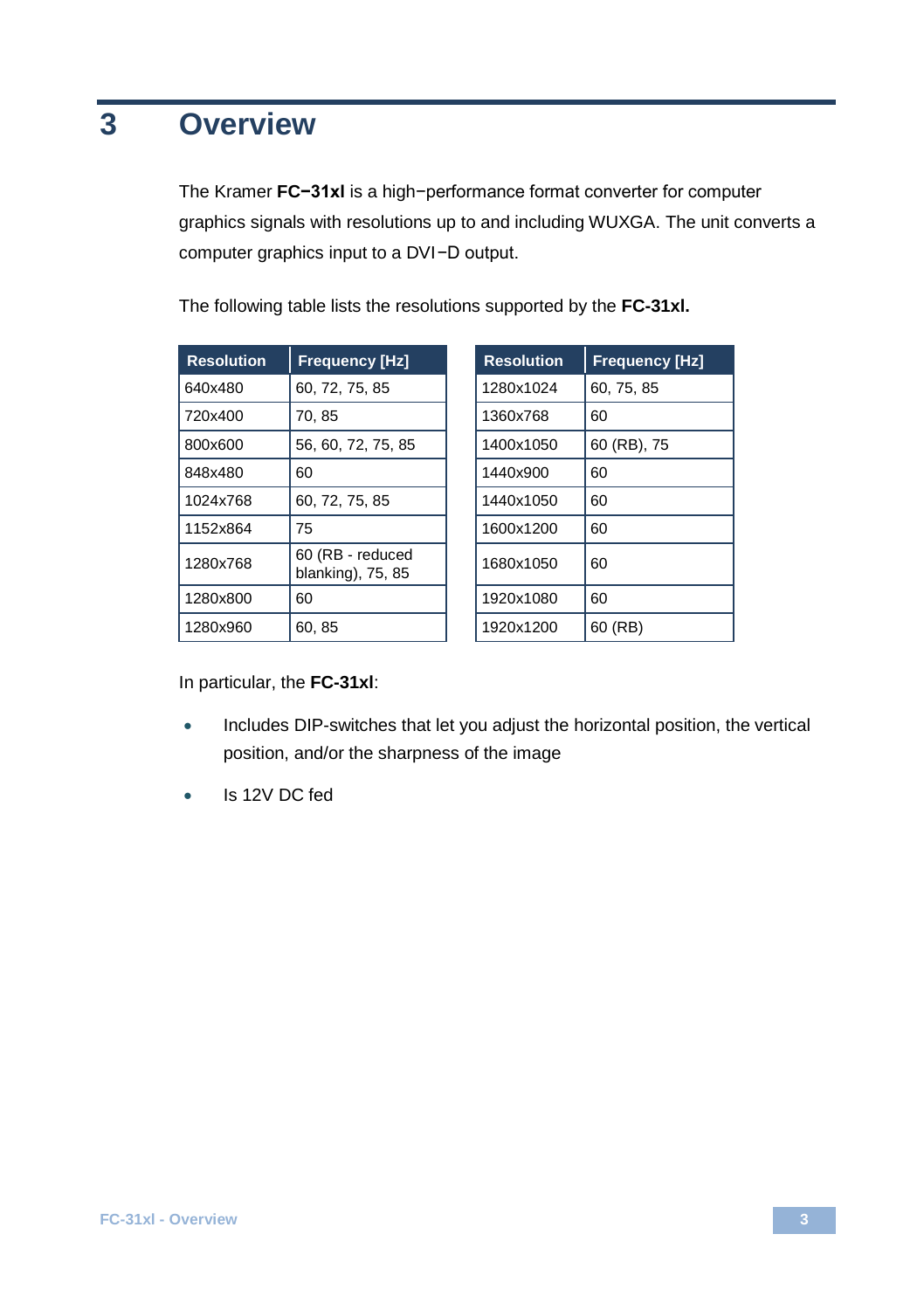## <span id="page-6-0"></span>**3.1 Defining the FC-31xl UXGA to DVI Converter**

This section defines the **FC-31xl**.





<span id="page-6-2"></span>Figure 1: FC-31xl UXGA to DVI Converter

| # | Feature                     | <b>Function</b>                                                                                                                         |
|---|-----------------------------|-----------------------------------------------------------------------------------------------------------------------------------------|
|   | DVI OUT Connector           | Connects to the DVI acceptor                                                                                                            |
| 2 | UXGA IN 15-pin HD Connector | Connects to the computer graphics source                                                                                                |
| 3 | 12VDC                       | +12V DC connector for powering the unit                                                                                                 |
| 4 | ONLED                       | Illuminates when receiving power                                                                                                        |
| 5 | ADJUST DIP-switches         | Set to adjust the vertical and/or horizontal<br>position on the screen, and/or the sharpness of<br>the picture (see <b>Section 3.2)</b> |

## <span id="page-6-1"></span>**3.2 DIP-Switch Settings**

[Figure 2](#page-6-3) defines the DIP-switches.



| DIP-<br><b>Switches</b> | Set to adjust the:                        |
|-------------------------|-------------------------------------------|
| 1 to $3$                | (Vs) Vertical position on<br>the screen   |
| 4 to 8                  | (Hs) Horizontal position on<br>the screen |
| 9 to 12                 | (SHARP) Sharpness of the<br>picture       |

<span id="page-6-3"></span>Figure 2: DIP-switch Definitions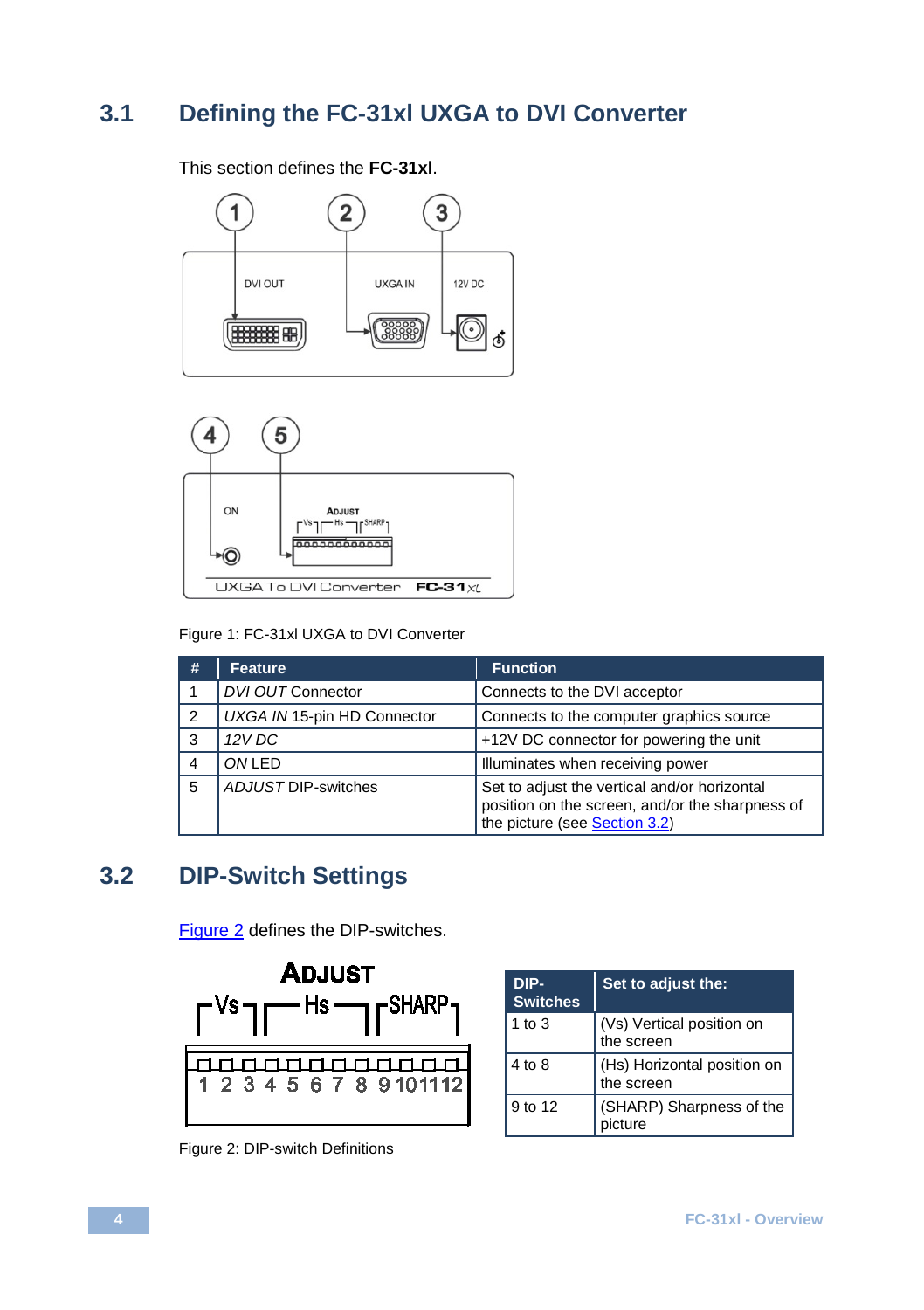To adjust the vertical position (Vs) of the image, set the DIP-switches as required, according to the next table.

| In this state:       | 1          | $\overline{2}$ | 3          |
|----------------------|------------|----------------|------------|
| Shift Down (4 steps) | <b>OFF</b> | <b>OFF</b>     | <b>OFF</b> |
| Shift Down (3 steps) | ON         | OFF            | OFF        |
| Shift Down (2 steps) | OFF        | ON             | OFF        |
| Shift Down (1 step)  | ON         | ON             | OFF        |
| No shift             | OFF        | OFF            | ON         |
| Shift Up (1 step)    | ON         | OFF            | ON         |
| Shift Up (2 steps)   | OFF        | ON             | ON         |
| Shift Up (3 steps)   | ON         | ON             | ON         |

To adjust the horizontal position (Hs) of the image, set the DIP-switches as required, according to the next table.

| In this<br>state:          | 4   | 5   | $6\phantom{1}$ | $\overline{7}$ | 8          | In this<br>state:                  | $\overline{\mathbf{4}}$ | 5   | $6\phantom{1}$ | $\overline{7}$ | 8  |
|----------------------------|-----|-----|----------------|----------------|------------|------------------------------------|-------------------------|-----|----------------|----------------|----|
| Shift Left<br>$(16$ steps) | OFF | OFF | OFF            | OFF            | OFF        | No Shift                           | OFF                     | OFF | OFF            | OFF            | ON |
| Shift Left<br>$(15$ steps) | ON  | OFF | OFF            | OFF            | OFF        | Shift Right (1<br>step)            | ON                      | OFF | OFF            | OFF            | ON |
| Shift Left<br>$(14$ steps) | OFF | ON  | OFF            | OFF            | OFF        | Shift Right (2<br>steps)           | OFF                     | ON  | OFF            | OFF            | ON |
| Shift Left<br>$(13$ steps) | ON  | ON  | OFF            | <b>OFF</b>     | OFF        | Shift Right (3<br>steps)           | ON                      | ON  | <b>OFF</b>     | OFF            | ON |
| Shift Left<br>$(12$ steps) | OFF | OFF | ON             | OFF            | <b>OFF</b> | Shift Right (4<br>steps)           | OFF                     | OFF | ON             | OFF            | ON |
| Shift Left<br>$(11$ steps) | ON  | OFF | ON             | OFF            | OFF        | Shift Right (5<br>steps)           | ON                      | OFF | ON             | OFF            | ON |
| Shift Left<br>$(10$ steps) | OFF | ON  | ON             | OFF            | OFF        | Shift Right (6<br>steps)           | OFF                     | ON  | ON             | OFF            | ON |
| Shift Left<br>(9 steps)    | ON  | ON  | ON             | OFF            | OFF        | Shift Right (7<br>steps)           | ON                      | ON  | ON             | OFF            | ON |
| Shift Left<br>(8 steps)    | OFF | OFF | OFF            | ON             | OFF        | Shift Right (8<br>steps)           | OFF                     | OFF | OFF            | ON             | ON |
| Shift Left<br>(7 steps)    | ON  | OFF | OFF            | ON             | OFF        | Shift Right (9<br>steps)           | ON                      | OFF | OFF            | ON             | ON |
| Shift Left<br>(6 steps)    | OFF | ON  | OFF            | ON             | OFF        | Shift Right<br>$(10$ steps)        | OFF                     | ON  | OFF            | ON             | ON |
| Shift Left<br>$(5$ steps)  | ON  | ON  | OFF            | ON             | OFF        | Shift Right<br>$(11$ steps)        | ON                      | ON  | OFF            | ON             | ON |
| Shift Left<br>(4 steps)    | OFF | OFF | ON             | ON             | OFF        | Shift Right<br>$(12$ steps)        | OFF                     | OFF | ON             | ON             | ON |
| Shift Left<br>(3 steps)    | ON  | OFF | ON             | ON             | OFF        | Shift Right<br>$(13$ steps)        | ON                      | OFF | ON             | ON             | ON |
| Shift Left<br>(2 steps)    | OFF | ON  | ON             | ON             | OFF        | Shift Right<br>$(14$ steps)        | <b>OFF</b>              | ON  | ON             | ON             | ON |
| Shift Left<br>(1 step)     | ON  | ON  | ON             | ON             | OFF        | <b>Shift Right</b><br>$(15$ steps) | ON                      | ON  | ON             | ON             | ON |

| In this<br>state:           | 4          | 5          | 6          | 7   | 8  |
|-----------------------------|------------|------------|------------|-----|----|
| No Shift                    | <b>OFF</b> | <b>OFF</b> | OFF        | OFF | ON |
| Shift Right (1<br>step)     | ON         | OFF        | OFF        | OFF | ON |
| Shift Right (2)<br>steps)   | <b>OFF</b> | ON         | OFF        | OFF | ON |
| Shift Right (3<br>steps)    | ON         | ON         | OFF        | OFF | ON |
| Shift Right (4<br>steps)    | OFF        | OFF        | ON         | OFF | ON |
| Shift Right (5<br>steps)    | ON         | OFF        | ON         | OFF | ON |
| Shift Right (6<br>steps)    | OFF        | ON         | ON         | OFF | ON |
| Shift Right (7<br>steps)    | ON         | ON         | ON         | OFF | ON |
| Shift Right (8<br>steps)    | OFF        | OFF        | OFF        | ON  | ON |
| Shift Right (9<br>steps)    | ON         | OFF        | OFF        | ON  | ON |
| Shift Right<br>$(10$ steps) | OFF        | ON         | <b>OFF</b> | ON  | ON |
| Shift Right<br>$(11$ steps) | ON         | ON         | OFF        | ON  | ON |
| Shift Right<br>$(12$ steps) | OFF        | OFF        | ON         | ON  | ON |
| Shift Right<br>$(13$ steps) | ON         | OFF        | ON         | ON  | ON |
| Shift Right<br>$(14$ steps) | OFF        | ON         | ON         | ON  | ON |
| Shift Right<br>$(15$ steps) | ON         | ON         | ON         | ON  | ON |

the control of the control of the control of the control of the control of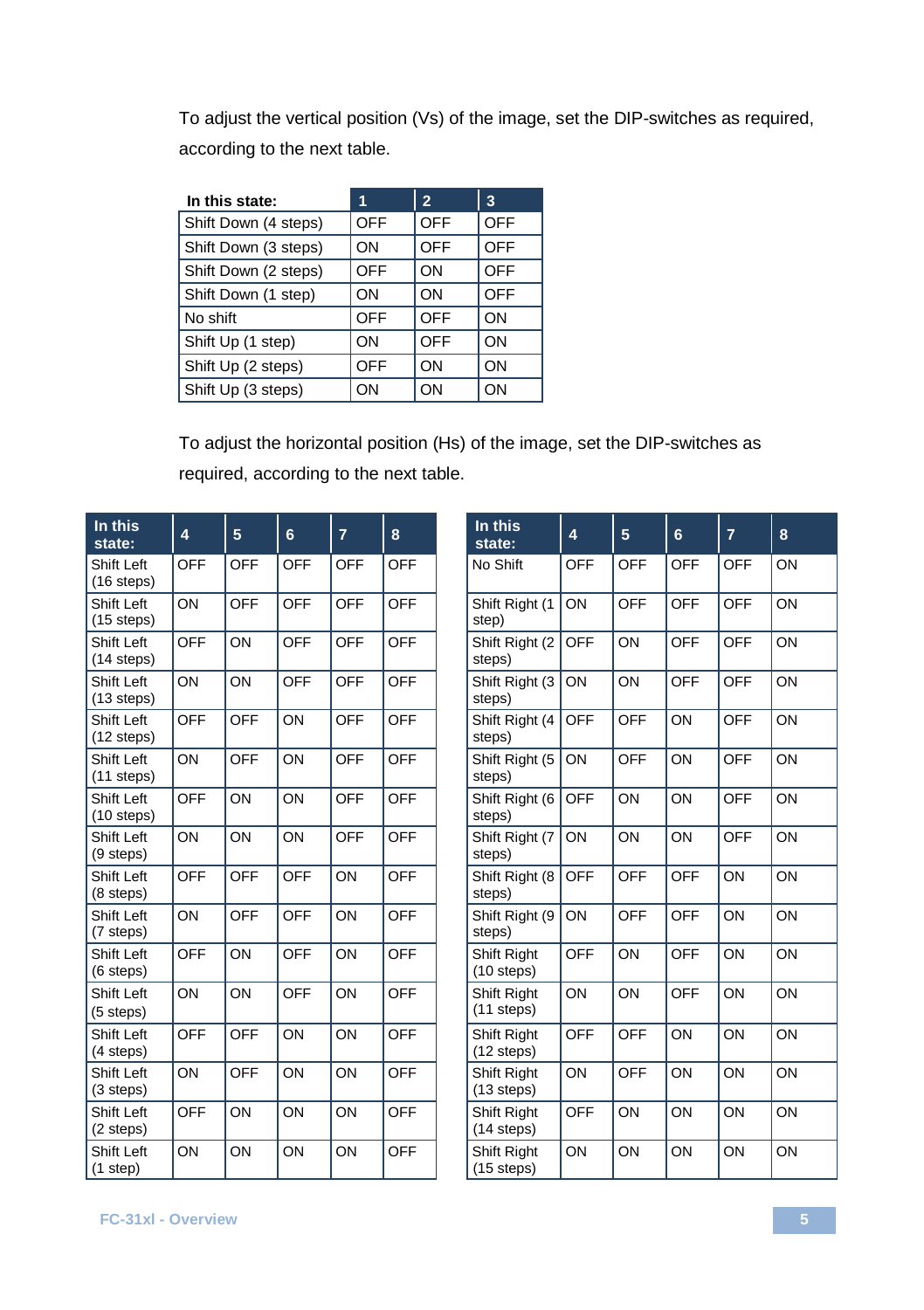The SHARPNESS DIP-switch setting controls the phase of the sampling clock, as defined in the next table.

| 9          | 11         | 10         | 12         |
|------------|------------|------------|------------|
| <b>OFF</b> | <b>OFF</b> | <b>OFF</b> | <b>OFF</b> |
| ON         | <b>OFF</b> | OFF        | <b>OFF</b> |
| <b>OFF</b> | ON         | <b>OFF</b> | <b>OFF</b> |
| ON         | ON         | <b>OFF</b> | <b>OFF</b> |
| <b>OFF</b> | <b>OFF</b> | ON         | <b>OFF</b> |
| ON         | <b>OFF</b> | ON         | <b>OFF</b> |
| <b>OFF</b> | ON         | ON         | <b>OFF</b> |
| ON         | OΝ         | ON         | OFF        |
| <b>OFF</b> | <b>OFF</b> | <b>OFF</b> | ON         |
| ON         | <b>OFF</b> | OFF        | ON         |
| <b>OFF</b> | OΝ         | OFF        | ON         |
| ON         | ON         | <b>OFF</b> | ON         |
| OFF        | <b>OFF</b> | ON         | ON         |
| ON         | <b>OFF</b> | ON         | ON         |
| <b>OFF</b> | OΝ         | ON         | ON         |
| ON         | ON         | ON         | ON         |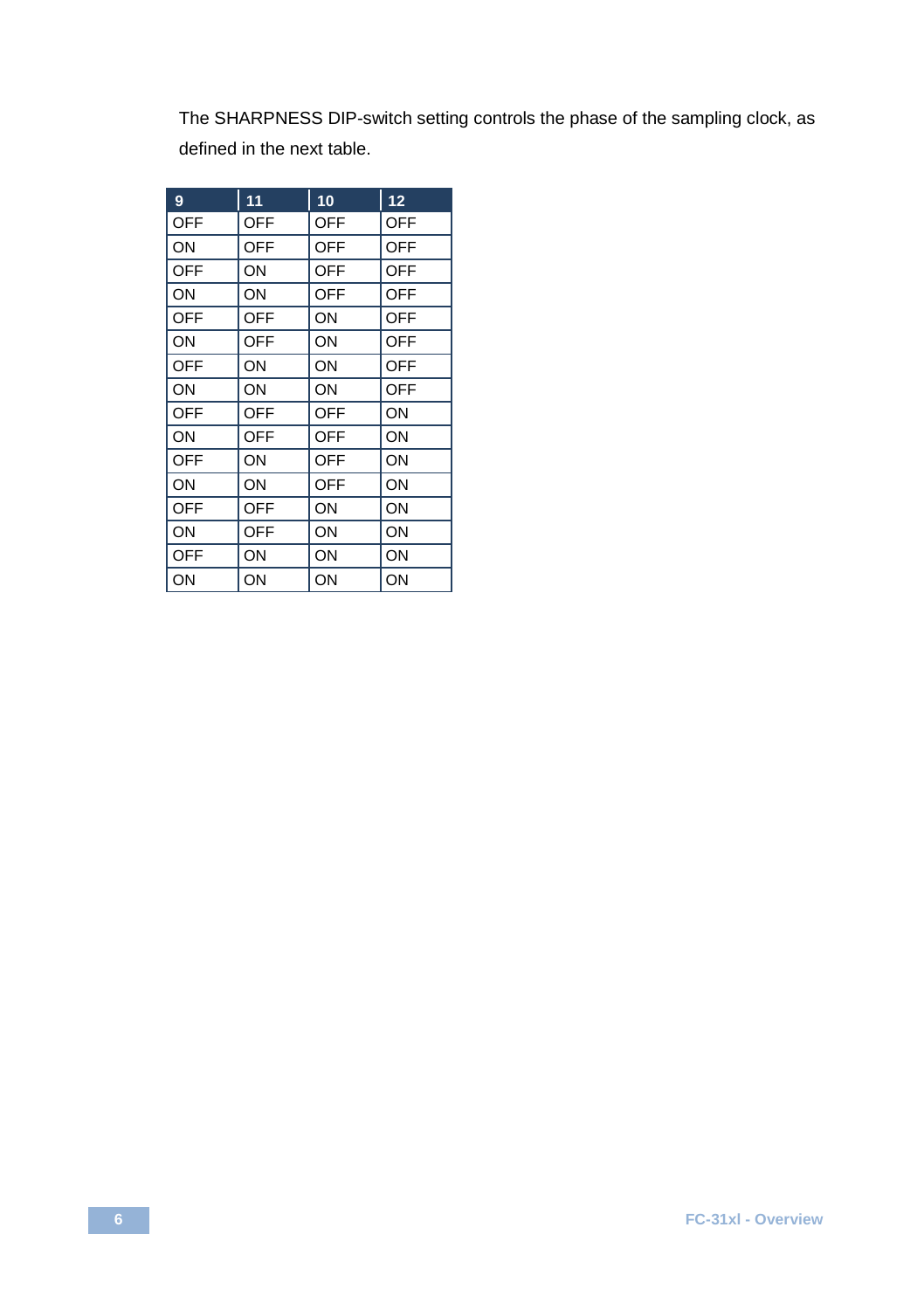# <span id="page-9-0"></span>**4 Connecting the FC-31xl**



Always switch off the power to each device before connecting it to your **FC-31xl**. After connecting your **FC-31xl**, connect its power and then switch on the power to each device.

To connect your **FC-31xl** *UXGA to DVI Converter*, as the example in [Figure 3](#page-9-1) illustrates, do the following:

- 1. Connect a computer graphics source (for example, a computer) to the UXGA IN connector.
- 2. Connect the DVI OUT connector to a DVI projector.
- 3. Connect the 12V DC power adapter (wall transformer) to the 12V DC socket and connect the transformer to the mains electricity (not shown i[n Figure 3\)](#page-9-1).



<span id="page-9-1"></span>Figure 3: Connecting the FC-31xl UXGA to DVI Converter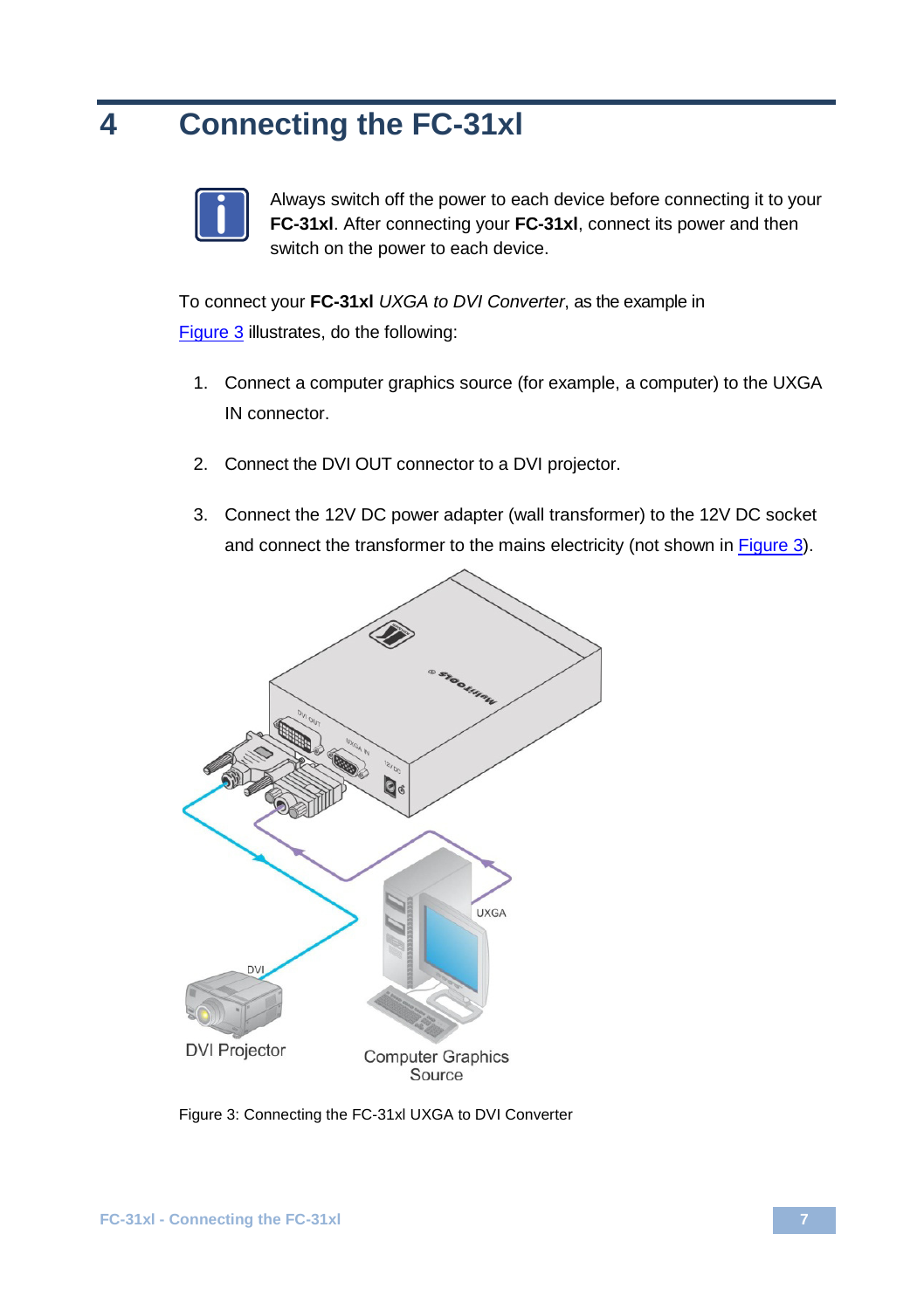# <span id="page-10-0"></span>**5 Technical Specifications**

| INPUT:                                                                                  | 1 UXGA on a 15-pin HD connector                                                                                                                                                                                                                                                                                                                                                                                                |  |  |  |
|-----------------------------------------------------------------------------------------|--------------------------------------------------------------------------------------------------------------------------------------------------------------------------------------------------------------------------------------------------------------------------------------------------------------------------------------------------------------------------------------------------------------------------------|--|--|--|
| OUTPUT:                                                                                 | 1 DVI (On a DVI-I connector. Note that only a DVI-D<br>signal is available on the DVI connector), 1.2Vpp on a<br>DVI Molex 24-pin female connector; DDC signal 5Vpp<br>(TTL)                                                                                                                                                                                                                                                   |  |  |  |
| SUPPORTED RESOLUTIONS:                                                                  | 640x480 @60Hz/72Hz/75Hz/85Hz; 720x400<br>@70Hz/85Hz:<br>800x600 @56Hz/60Hz/72Hz/75Hz/85Hz: 848x480<br>@60Hz; 1024x768 @60Hz/72Hz/75Hz/85Hz; 1152x864<br>@75Hz; 1280x768 @60Hz (RB)/75Hz/85Hz; 1280x800<br>@60Hz; 1280x960 @60Hz/85Hz; 1280x1024<br>@60Hz/75Hz/85Hz: 1360x768 @60Hz: 1400x1050<br>@60Hz(RB)/75Hz; 1440x900 @60Hz; 1440x1050<br>@60Hz; 1600x1200 @60Hz; 1680x1050 @60Hz;<br>1920x1080 @60Hz; 1920x1200 @60Hz(RB) |  |  |  |
| DVI BANDWIDTH:                                                                          | 1.65GHz                                                                                                                                                                                                                                                                                                                                                                                                                        |  |  |  |
| CONTROLS:                                                                               | DIP-switches                                                                                                                                                                                                                                                                                                                                                                                                                   |  |  |  |
| COUPLING:                                                                               | DC                                                                                                                                                                                                                                                                                                                                                                                                                             |  |  |  |
| <b>POWER SOURCE:</b>                                                                    | 12V, 180mA                                                                                                                                                                                                                                                                                                                                                                                                                     |  |  |  |
| <b>OPERATING TEMPERATURE:</b>                                                           | 0° to +55°C (32° to 131°F)                                                                                                                                                                                                                                                                                                                                                                                                     |  |  |  |
| <b>STORAGE TEMPERATURE:</b>                                                             | -45° to +72°C (-49° to 162°F)                                                                                                                                                                                                                                                                                                                                                                                                  |  |  |  |
| <b>HUMIDITY:</b>                                                                        | 10% to 90%, RHL non-condensing                                                                                                                                                                                                                                                                                                                                                                                                 |  |  |  |
| DIMENSIONS:                                                                             | 10.7cm x 4.0cm x 15.9cm (4.20" x 1.59" x 6.26") W, D, H                                                                                                                                                                                                                                                                                                                                                                        |  |  |  |
| WFIGHT <sup>.</sup>                                                                     | 0.15kg. (0.55lbs.) approx.                                                                                                                                                                                                                                                                                                                                                                                                     |  |  |  |
| <b>ACCESSORIES:</b>                                                                     | Power supply                                                                                                                                                                                                                                                                                                                                                                                                                   |  |  |  |
| OPTIONS:                                                                                | RK-1 19" rack adapter.                                                                                                                                                                                                                                                                                                                                                                                                         |  |  |  |
| Specifications are subject to change without notice at http://www.kramerelectronics.com |                                                                                                                                                                                                                                                                                                                                                                                                                                |  |  |  |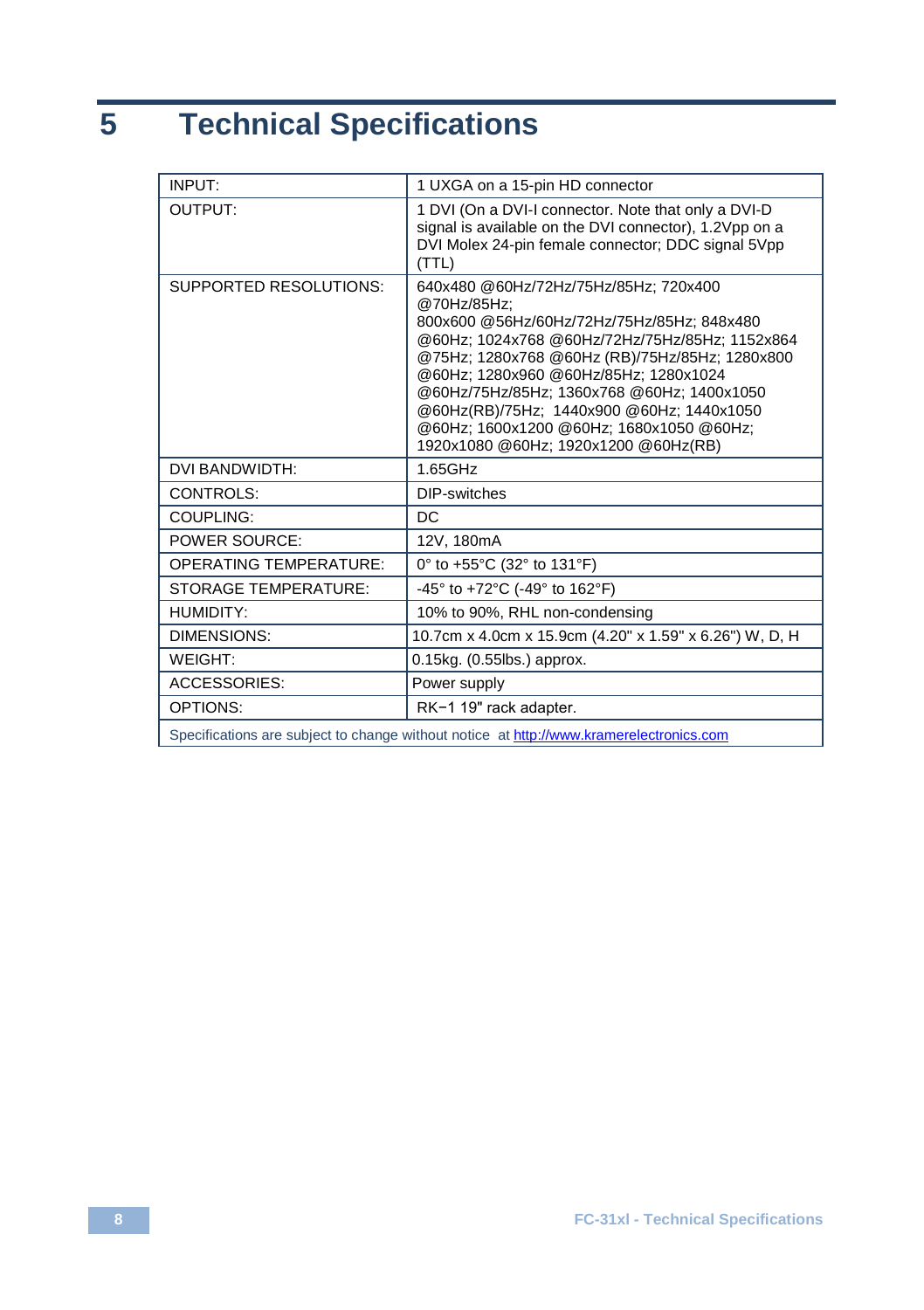## <span id="page-11-0"></span>**6 EDID Factory Default Data**

Time: 8:56:25 AM

The **FC-31xl** is shipped with a fixed, factory default EDID as shown in this section.

Date: 07 December, 2010 EDID Manager Version: 1.0.0.14 \_\_\_\_\_\_\_\_\_\_\_\_\_\_\_\_\_\_\_\_\_\_\_\_\_\_\_\_\_\_\_\_\_\_\_\_\_\_\_\_\_\_\_\_\_\_\_\_\_\_\_\_\_\_\_\_\_\_\_\_\_\_\_\_\_\_\_ Block 0 (EDID Base Block), Bytes 0 - 127, 128 BYTES OF EDID CODE 0 1 2 3 4 5 6 7 8 9 000 | 00 FF FF FF FF FF FF 00 2E 4D 010 | 02 00 9C 03 00 00 27 14 01 03 020 | 78 58 32 78 EF EE 91 A3 54 4C 030 | 99 26 0F 50 54 A5 6F 00 D1 C0<br>040 | B3 00 95 00 90 40 A9 40 81 00 B3 00 95 00 90 40 A9 40 81 00 050 | 81 40 81 C0 02 3A 80 18 71 38<br>060 | 2D 40 58 2C 45 00 12 2C 21 00 2D 40 58 2C 45 00 12 2C 21 00 000 | 22 40 50 20 40 60 12 20 21 60<br>070 | 00 1E 66 21 50 B0 51 00 1B 30<br>080 | 40 70 36 00 12 2C 21 00 00 1E 080 | 40 70 36 00 12 2C 21 00 00 1E 090 | 28 3C 80 A0 70 B0 23 40 30 20 100 | 36 00 12 2C 21 00 00 1E 48 3F 110 | 40 30 62 B0 32 40 40 C0 13 00 120 | 12 2C 21 00 00 1E 00 1A (8-9) ID Manufacture Name : KRM<br>(10-11) ID Product Code : 0002 (10-11) ID Product Code : 0002 ID Serial Number (16) Week of Manufacture : 39 Year of Manufacture : 2010 (18) EDID Version Number : 1 **EDID Revision Number: 3** (20) Video Input Definition: Analog 0.700, 0.000 (0.700 V p-p) Separate Syncs (21) Maximum Horizontal Image Size: 88 cm<br>(22) Maximum Vertical Image Size: 50 cm (22) Maximum Vertical Image Size: 50 cm (23) Display Gamma : 2.20 Power Management and Supported Feature(s): Standby, Suspend, Active Off/Very Low Power, RGB Color, sRGB, Preferred Timing Mode, Default GTF Supported (25-34) Color Characteristics Red Chromaticity:  $Rx = 0.636$  Ry = 0.330 Green Chromaticity: Gx = 0.300 Gy = 0.596 Blue Chromaticity: Bx = 0.150 By = 0.056 Default White Point: Wx = 0.312 Wy = 0.329 (35) Established Timings I 720 x 400 @ 70Hz (IBM, VGA) 640 x 480 @ 60Hz (IBM, VGA) 640 x 480 @ 75Hz (VESA) 800 x 600 @ 60Hz (VESA) (36) Established Timings II 800 x 600 @ 75Hz (VESA) 832 x 624 @ 75Hz (Apple, Mac II) 1024 x 768 @ 60Hz (VESA) 1024 x 768 @ 70Hz(VESA) 1024 x 768 @ 75Hz (VESA) 1280 x 1024 @ 75Hz (VESA) (37) Manufacturer's Timings (Not Used) (38-53) Standard Timings 1920x1080 @ 60 Hz (16:9 Aspect Ratio) 1680x1050 @ 60 Hz (16:10 Aspect Ratio) 1440x900 @ 60 Hz (16:10 Aspect Ratio) 1400x1050 @ 60 Hz (4:3 Aspect Ratio) 1600x1200 @ 60 Hz (4:3 Aspect Ratio)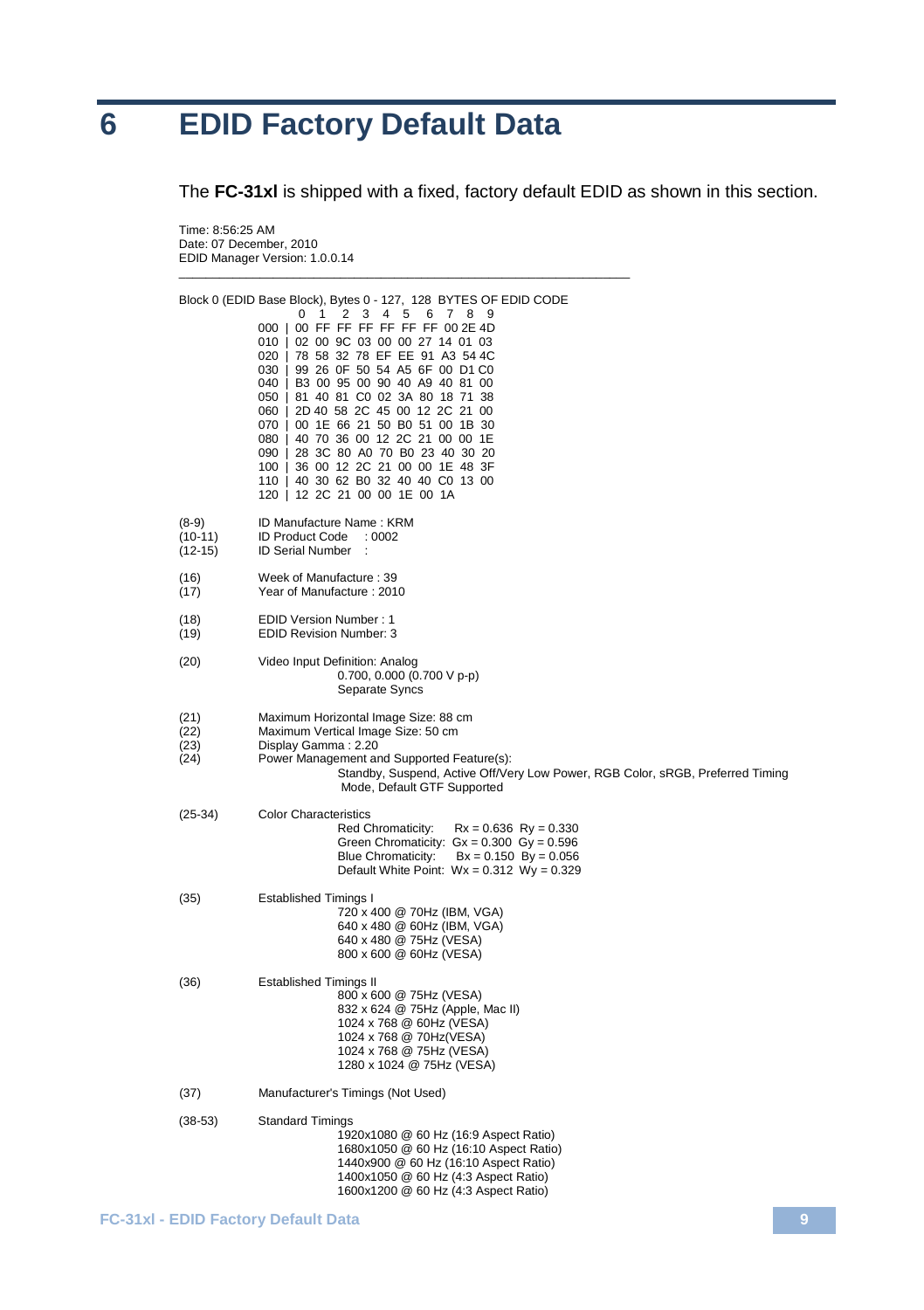1280x800 @ 60 Hz (16:10 Aspect Ratio) 1280x960 @ 60 Hz (4:3 Aspect Ratio) 1280x720 @ 60 Hz (16:9 Aspect Ratio) (54-71) Detailed Descriptor #1: Preferred Detailed Timing (1920x1080 @ 60Hz) Pixel Clock : 148.5 MHz Horizontal Image Size: 530 mm Vertical Image Size: 300 mm Refresh Mode : Non-interlaced Normal Display, No Stereo Horizontal: Active Time:1920 Pixels Blanking Time: 280 Pixels Sync Offset: 88 Pixels Sync Pulse Width: 44 Pixels Border: 0 Pixels Frequency: 67 kHz Vertical: Active Time: 1080 Lines Blanking Time: 45 Lines Sync Offset: 4 Lines Sync Pulse Width: 5 Lines Border: 0 Lines Digital Separate, Horizontal Polarity (+), Vertical Polarity (+) Modeline: "1920x1080" 148.500 1920 2008 2052 2200 1080 1084 1089 1125 +hsync +vsync (72-89) Detailed Descriptor #2: Detailed Timing (1360x768 @ 60Hz) Pixel Clock: 85.5 MHz Horizontal Image Size: 530 mm Vertical Image Size: 300 mm Refresh Mode: Non-interlaced Normal Display, No Stereo Horizontal: Active Time: 1360 Pixels Blanking Time: 432 Pixels Sync Offset: 64 Pixels Sync Pulse Width: 112 Pixels Border: 0 Pixels Frequency: 47 kHz Vertical: Active Time: 768 Lines Blanking Time: 27 Lines Sync Offset: 3 Lines Sync Pulse Width: 6 Lines Border: 0 Lines Digital Separate, Horizontal Polarity (+), Vertical Polarity (+) Modeline: "1360x768" 85.500 1360 1424 1536 1792 768 771 777 795 +hsync +vsync (90-107) Detailed Descriptor #3: Detailed Timing (1920x1200 @ 60Hz) Pixel Clock: 154 MHz Horizontal Image Size: 530 mm Vertical Image Size: 300 mm Refresh Mode: Non-interlaced Normal Display, No Stereo Horizontal: Active Time: 1920 Pixels Blanking Time: 160 Pixels Sync Offset: 48 Pixels Sync Pulse Width: 32 Pixels Border: 0 Pixels Frequency: 74 kHz Vertical: Active Time: 1200 Lines Blanking Time: 35 Lines Sync Offset: 3 Lines Sync Pulse Width: 6 Lines Border: 0 Lines Digital Separate, Horizontal Polarity (+), Vertical Polarity (+) Modeline: "1920x1200" 154.000 1920 1968 2000 2080 1200 1203 1209 1235 +hsync +vsync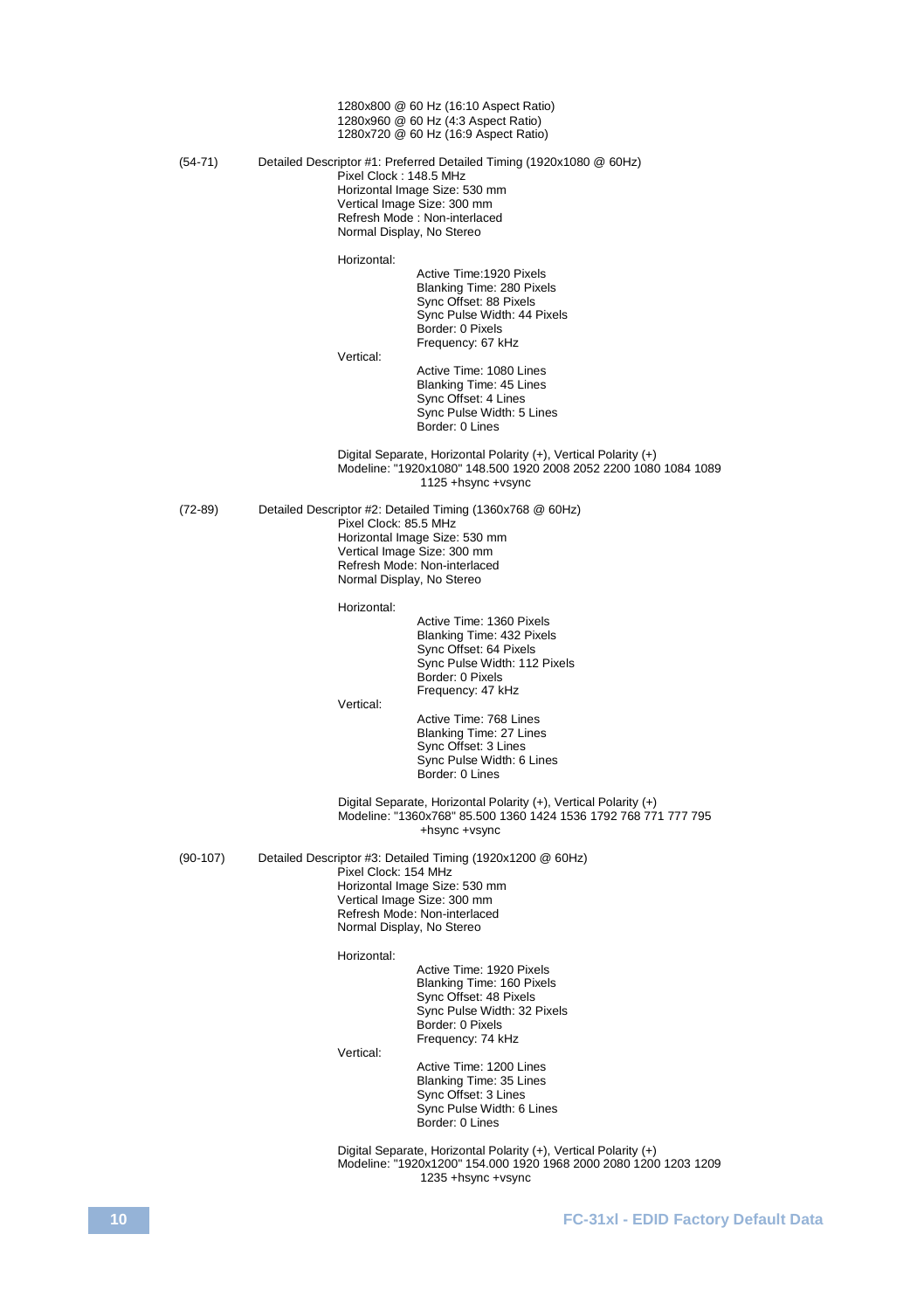(108-125) Detailed Descriptor #4: Detailed Timing (1600x1200 @ 60Hz) Pixel Clock: 162 MHz Horizontal Image Size: 530 mm Vertical Image Size: 300 mm Refresh Mode: Non-interlaced Normal Display, No Stereo

Horizontal:

Active Time: 1600 Pixels Blanking Time: 560 Pixels Sync Offset: 64 Pixels Sync Pulse Width: 192 Pixels Border: 0 Pixels Frequency: 75 kHz

Vertical:

Active Time: 1200 Lines Blanking Time: 50 Lines Sync Offset: 1 Lines Sync Pulse Width: 3 Lines Border: 0 Lines

Digital Separate, Horizontal Polarity (+), Vertical Polarity (+) Modeline: "1600x1200" 162.000 1600 1664 1856 2160 1200 1201 1204 1250 +hsync +vsync

(126-127) Extension Flag and Checksum

Extension Block(s): 0 Checksum Value: 26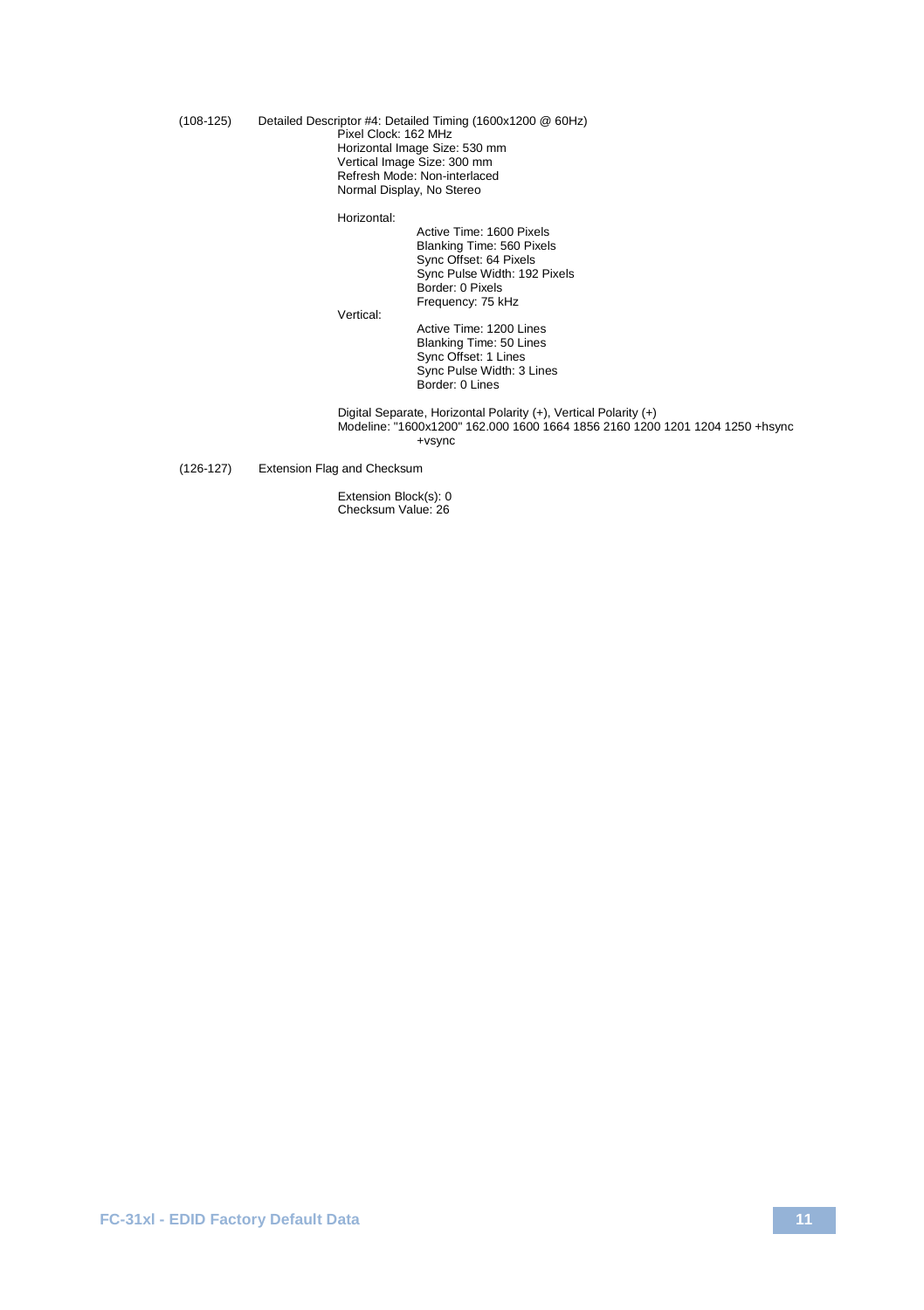### **I IMITED WARRANTY**

The warranty obligations of Kramer Electronics for this product are limited to the terms set forth below:

### What is Covered

This limited warranty covers defects in materials and workmanship in this product

### **What is Not Covered**

This limited warranty does not cover any damage, deterioration or malfunction resulting from any alteration, modification, improper or unreasonable use or maintenance, misuse, abuse, accident, neglect, exposure to excess moisture, fire, improper packing and shipping (such claims must be presented to the carrier), lightning, power surges, or other acts of nature. This limited warranty does not cover any damage, deterioration or malfunction resulting from the installation or removal of this product from any installation, any unauthorized tampering with this product, any repairs attempted by anyone unauthorized by Kramer Electronics to make such repairs, or any other cause which does not relate directly to a defect in materials and/or workmanship of

this product. This limited warranty does not cover cartons, equipment enclosures, cables or accessories used in conjunction with this product.

Without limiting any other exclusion herein, Kramer Electronics does not warrant that the product covered hereby, including, without limitation, the technology and/or integrated circuit(s) included in the product, will not become obsolete or that such items are or will remain compatible with any other product or technology with which the product may be used.

### **How Long Does this Coverage Last**

Seven years as of this printing; please check our Web site for the most current and accurate warranty information. **Who is Covered** 

Only the original purchaser of this product is covered under this limited warranty. This limited warranty is not transferable to subsequent purchasers or owners of this product.

### What Kramer Electronics will do

Kramer Electronics will, at its sole option, provide one of the following three remedies to whatever extent it shall deem necessary to satisfy a proper claim under this limited warranty:

- 1. Elect to repair or facilitate the repair of any defective parts within a reasonable period of time, free of any charge for the necessary parts and labor to complete the repair and restore this product to its proper operating condition. Kramer Electronics will also pay the shipping costs necessary to return this product once the repair is complete.
- 2. Replace this product with a direct replacement or with a similar product deemed by Kramer Electronics to perform substantially the same function as the original product.
- 3. Issue a refund of the original purchase price less depreciation to be determined based on the age of the product at the time remedy is sought under this limited warranty.

What Kramer Electronics will not do Under This Limited Warranty<br>If this product is returned to Kramer Electronics or the authorized dealer from which it was purchased or any other party authorized to repair Kramer Electronics products, this product must be insured during shipment, with the insurance and shipping charges prepaid by you. If this product is returned uninsured, you assume all risks of loss or damage during shipment. Kramer Electronics will not be responsible for any costs related to the removal or re-installation of this product from or into any installation. Kramer Electronics will not be responsible for any costs related to any setting up this product, any adjustment of user controls or any programming required for a specific installation of this product.<br>How to Obtain a Remedy under this Limited Warranty

To obtain a remedy under this limited warranty, you must contact either the authorized Kramer Electronics reseller from whom you purchased this product or the Kramer Electronics office nearest you. For a list of authorized Kramer Electronics resellers and/or Kramer Electronics authorized service providers, please visit our web site at www.kramerelectronics.com or contact the Kramer Electronics office nearest you.

In order to pursue any remedy under this limited warranty, you must possess an original, dated receipt as proof of purchase from an authorized Kramer Electronics reseller. If this product is returned under this limited warranty, a return authorization number, obtained from Kramer Electronics, will be required. You may also be directed to an authorized reseller or a person authorized by Kramer Electronics to repair the product.

If it is decided that this product should be returned directly to Kramer Electronics, this product should be properly packed, preferably in the original carton, for shipping. Cartons not bearing a return authorization number will be refused.

### **Limitation on Liability**

THE MAXIMUM LIABILITY OF KRAMER ELECTRONICS UNDER THIS LIMITED WARRANTY SHALL NOT EXCEED THE ACTUAL PURCHASE PRICE PAID FOR THE PRODUCT. TO THE MAXIMUM EXTENT PERMITTED BY LAW, KRAMER ELECTRONICS IS NOT RESPONSIBLE FOR DIRECT, SPECIAL, INCIDENTAL OR CONSEQUENTIAL DAMAGES RESULTING FROM ANY BREACH OF WARRANTY OR CONDITION, OR UNDER ANY OTHER LEGAL THEORY. Some countries, districts or states do not allow the exclusion or limitation of relief, special, incidental, consequential or indirect damages, or the limitation of liability to specified amounts, so the above limitations or exclusions may not apply to you.

### **Exclusive Remedy**

TO THE MAXIMUM EXTENT PERMITTED BY LAW, THIS LIMITED WARRANTY AND THE REMEDIES SET FORTH ABOVE ARE EXCLUSIVE AND IN LIEU OF ALL OTHER WARRANTIES, REMEDIES AND CONDITIONS, WHETHER ORAL OR WRITTEN, EXPRESS OR IMPLIED. TO THE MAXIMUM EXTENT PERMITTED BY LAW, KRAMER ELECTRONICS SPECIFICALLY DISCLAIMS ANY AND ALL IMPLIED WARRANTIES, INCLUDING, WITHOUT LIMITATION, WARRANTIES OF MERCHANTABILITY AND FITNESS FOR A PARTICULAR PURPOSE. IF KRAMER ELECTRONICS CANNOT LAWFULLY DISCLAIM OR EXCLUDE IMPLIED WARRANTIES UNDER APPLICABLE LAW, THEN ALL IMPLIED WARRANTIES COVERING THIS PRODUCT, INCLUDING WARRANTIES OF MERCHANTABILITY AND FITNESS FOR A PARTICULAR PURPOSE, SHALL APPLY TO THIS PRODUCT AS PROVIDED UNDER APPICABLE LAW.

IF ANY PRODUCT TO WHICH THIS LIMITED WARRANTY APPLIES IS A "CONSUMER PRODUCT" UNDER THE MAGNUSON-MOSS WARRANTY ACT (15 U.S.C.A. §2301, ET SEQ.) OR OTHER APPICABLE LAW, THE FOREGOING DISCLAIMER OF IMPLIED WARRANTIES SHALL NOT APPLY TO YOU, AND ALL IMPLIED WARRANTIES ON THIS PRODUCT, INCLUDING WARRANTIES OF MERCHANTABILITY AND FITNESS FOR THE PARTICULAR PURPOSE, SHALL APPLY AS PROVIDED UNDER APPLICABLE LAW.

### **Other Conditions**

This limited warranty gives you specific legal rights, and you may have other rights which vary from country to country or state to state.

This limited warranty is void if (i) the label bearing the serial number of this product has been removed or defaced, (ii) the product is not distributed by Kramer Electronics or (iii) this product is not purchased from an authorized Kramer Electronics reseller. If you are unsure whether a reseller is an authorized Kramer Electronics reseller, please visit our Web site at

www.kramerelectronics.com or contact a Kramer Electronics office from the list at the end of this document.

Your rights under this limited warranty are not diminished if you do not complete and return the product registration form or complete and submit the online product registration form. Kramer Electronics thanks you for purchasing a Kramer Electronics product. We hope it will give you years of satisfaction.